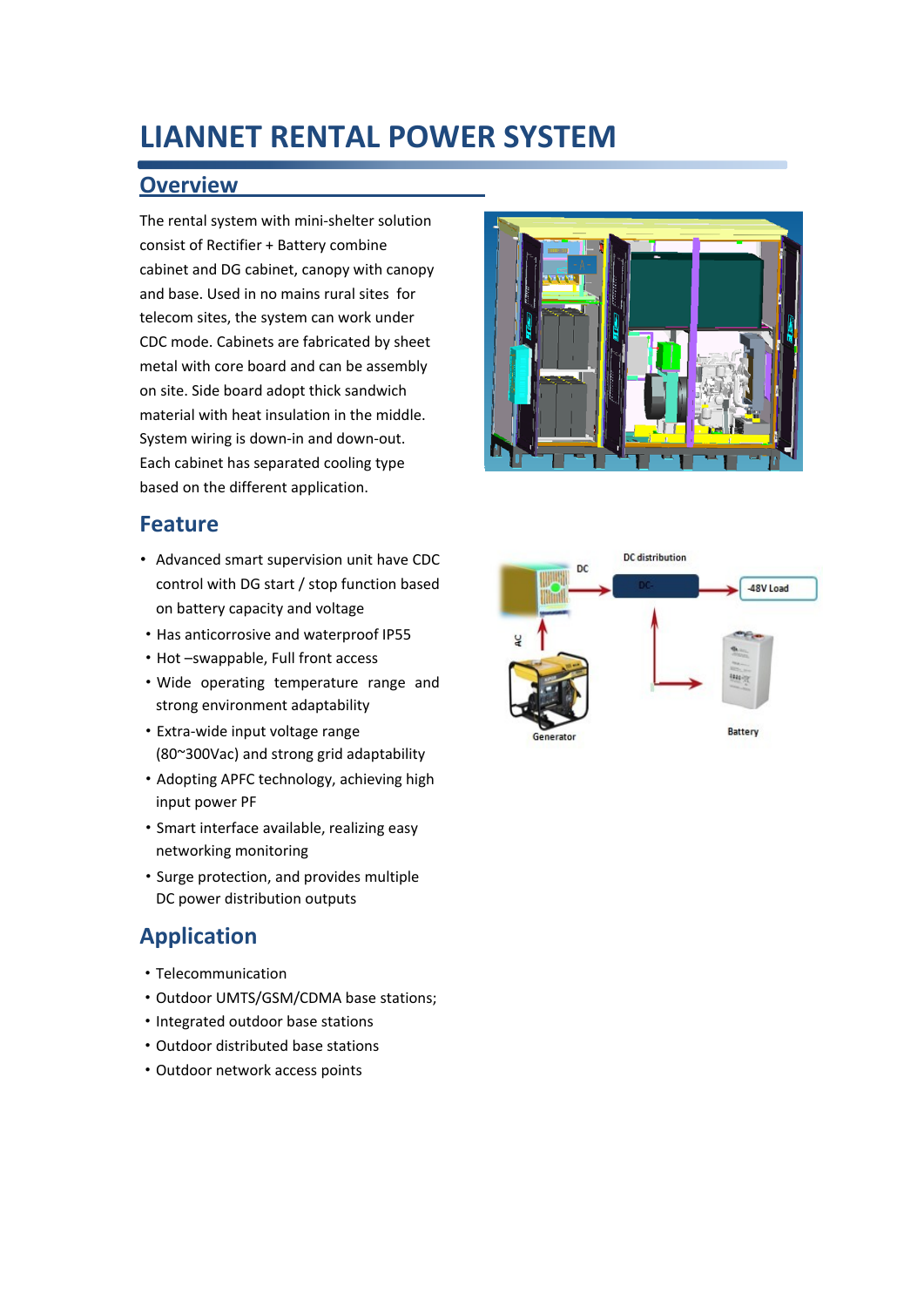## **LIANNET DC EV-CHARGE CABINET**

#### **Overview**

Liannet xxx Charging Cabinets, offer utilities, highreliability, plug-in electric vehicle charging. The easy-to-use stations provide multiple power options, integrating aesthetics, ergonomics with sturdy construction, ideal for residential, commercial and outdoor public applications.

#### **Feature**

**·**High Reliability

Integrated input surge protection ground fault detection, DC contactor, and emergency turn-off switch. Insulation monitor is optional

- **·**Advanced Rectifier technologies High efficiency above 93%, and can reach 800A output
- **·** Smart Controller With alarm, analysis, log, and record function
- **·**Advanced Battery Management Support different battery used in e-car, and support multi CAN protocols of BMS in ecar, to ensure the safety and efficiency charge voltage and current
- **·**Friendly User Interface
- With LCD display and keyboard, easy use and set the operation parameters
- **·**Network Interface With Ethemet, modem and RS485 interface. With USB interface to do software upgrade and running datum download

**·**IP30 protection, Suitable for industry application. Working temperature range is from -20℃to +65℃



### **Dimension and Weight**

| ltem i | $W \times D \times H$ (mm)   | Weight (kg) <sup> </sup> |
|--------|------------------------------|--------------------------|
| XXXXXX | $800 \times 600 \times 2200$ | 200                      |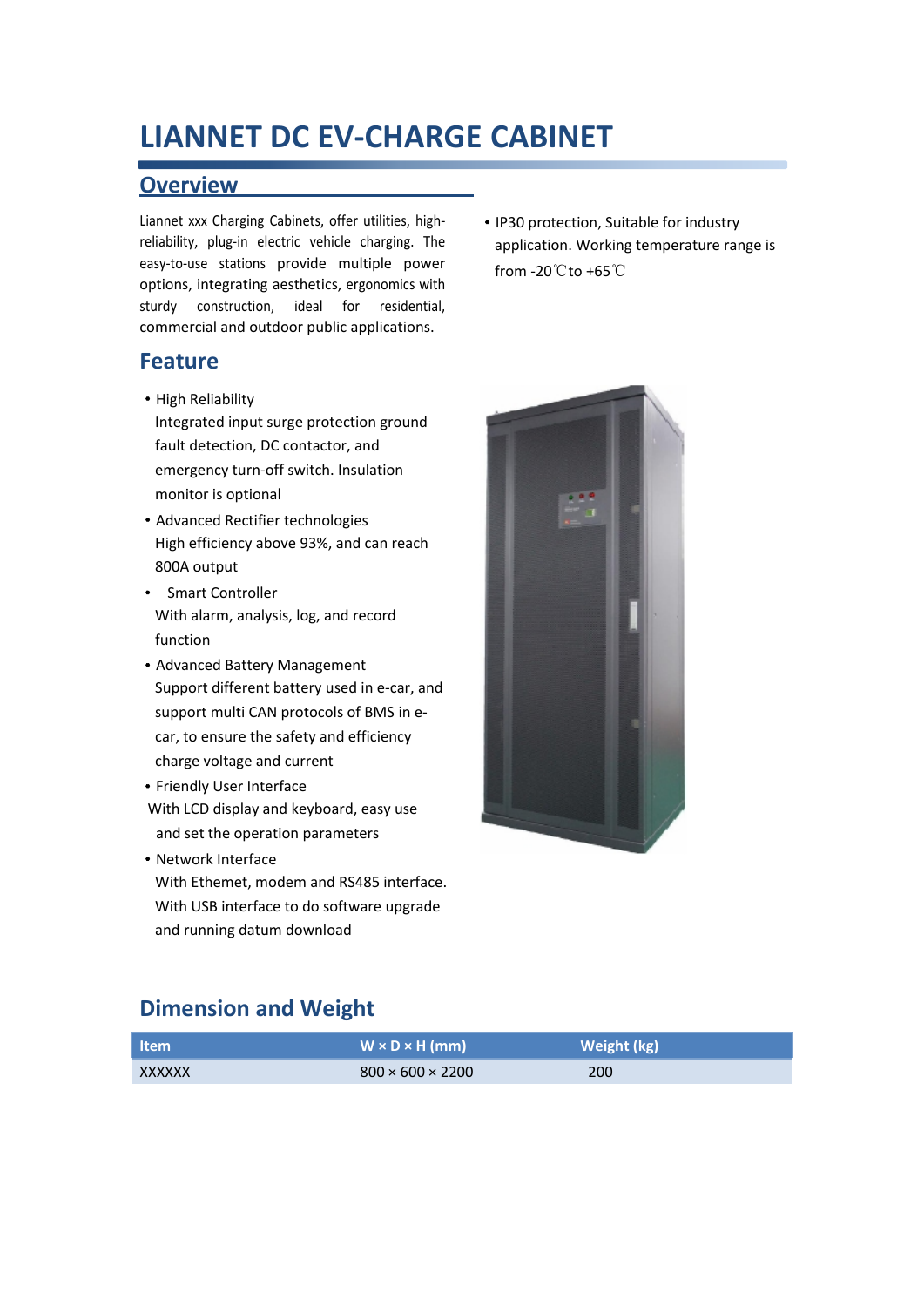| <b>Electrical Input</b>             |                                                                |
|-------------------------------------|----------------------------------------------------------------|
| Grid Frequency                      | $45$ Hz $^{\circ}65$ Hz                                        |
| Input Voltage                       | 380Vac+/-20%                                                   |
| Input power factor                  | 99%                                                            |
| Input power connections             | 3phase+N+PE                                                    |
| Input current THD                   | $<$ 3%                                                         |
| <b>Electrical Output</b>            |                                                                |
| Output charge power                 | 15KW                                                           |
| Output Voltage                      | 400 Vdc                                                        |
| <b>Output Current</b>               | 250A                                                           |
| <b>Voltage Regulation</b>           | ≤±0.5%                                                         |
| <b>Current Regulation</b>           | ≤±0.5%                                                         |
| <b>Current sharing</b>              | ≤±3%                                                           |
| Efficiency                          | >93%                                                           |
| <b>Operational ratings</b>          |                                                                |
| <b>Operation Temperature</b>        | -20 $^{\circ}$ Cto+65 $^{\circ}$ C                             |
| Storage Temperature                 | $-40 - \text{°C}$ to +75 $\text{°C}$                           |
| Operation Humidity                  | 0 to 95%                                                       |
| Operation Altitude                  | 2000m                                                          |
| <b>Functional Interface</b>         |                                                                |
| <b>Monitoring Parameters</b>        | Input voltage, output voltage, output current, charging module |
|                                     | parameters                                                     |
| <b>Control Parameters</b>           | Output voltage, output current                                 |
| Battery management                  | Communicate with BMS to do charge control                      |
| Alarm, Record, log                  | With large memory to store alarm, log and records              |
| Remote control                      | Support Ethernet, RS485, Modem interface                       |
| Local control                       | Support USB interface to do upgrade and download               |
| <b>Indication Light</b>             | With operation, charge, and alarm indication light             |
| <b>Safety and Operation Ratings</b> |                                                                |
| Safety Compliance                   | EN61851-1-2001; EN61851-21-2001; EN61851-22-2001               |
| <b>Insulation Measure</b>           | Measure and alarm the insulation fault and do the operation    |
|                                     | (optional)                                                     |
| EMC                                 | EN55022 Class A                                                |
| IP<br><b>IP30</b>                   |                                                                |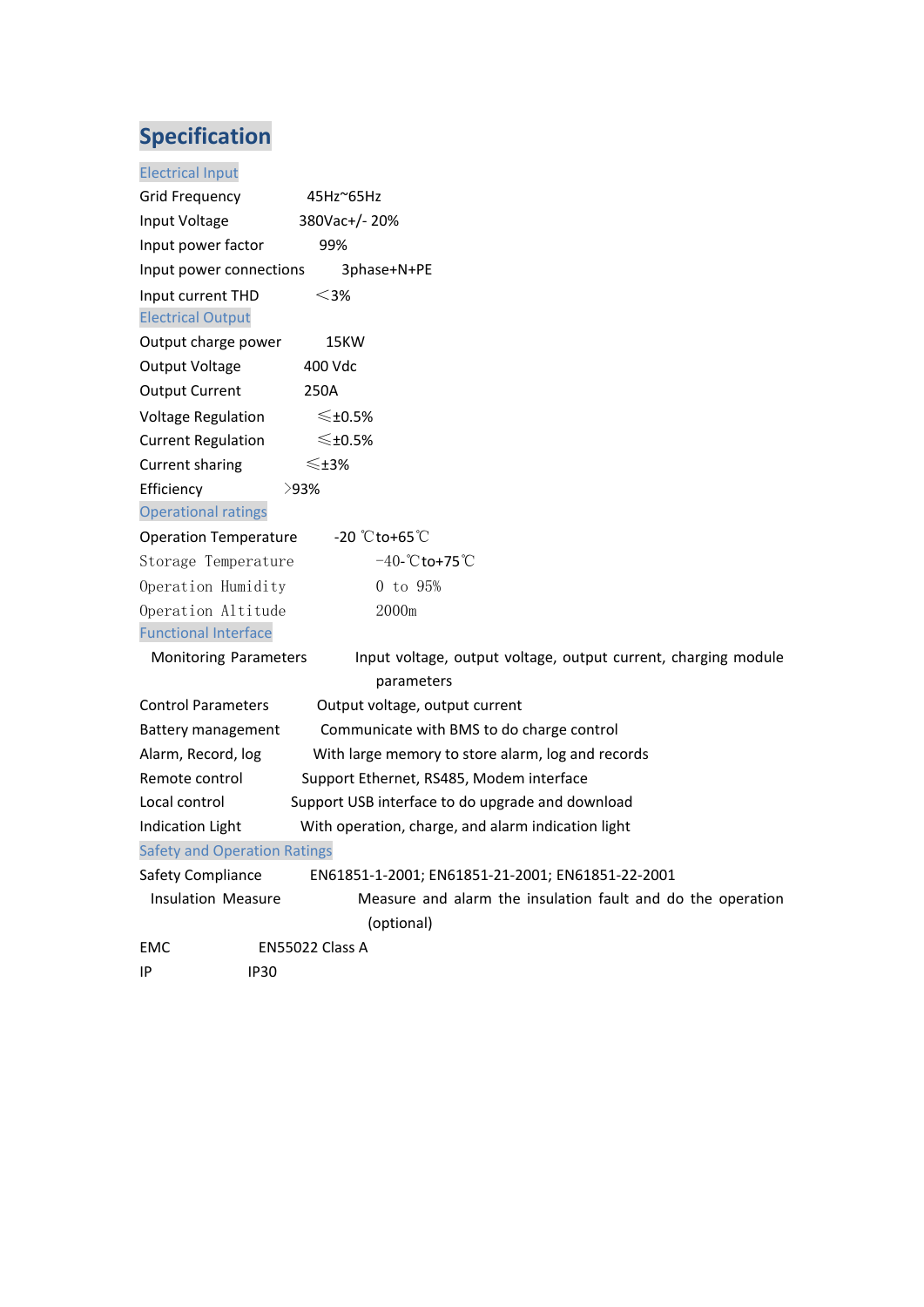## **LIANNET DC EV-CHARGE PILE**

#### **Overview**

LIANNET xxx DC EV-Charging pile, offer utilities, high-reliability, plug-in electric vehicle charging. The easy-to-use stations provide multiple power options, integrating aesthetics, ergonomics with sturdy construction and IP53 protection , ideal for residential, commercial and outdoor public applications.

**Feature**

- **·**High Reliability
- Integrated input surge protection ground fault detection, DC contactor, and emergency turnoff switch
- **·**Support Different BMS Protocols Ensure charging battery perfectly
- **·**Utility Grade Energy Meter Integrated power metering circuitry provides accurate energy measurement
- **·**Smart Card Reader Integrated standards-based IC or RF card reader and optional printer, provides optional driver billing and custom access control, preventing electricity theft and enhancing safety
- **·**Smart Controller With alarm, analysis, log, and record function
- **·**Integrated Fault Detection Ground Fault Detection, Over-Current Detection, Plug-Out Detection, Charging Complete Detection
- **·**Network Interface



**·**IP53 Protection Suitable for outdoor application, If use RF card, can reach up to IP55 protection. Working temperature range is from -20℃ to +65℃



### **Dimension and Weight**

| ltem i | $W \times D \times H$ (mm)   | Weight (kg) |
|--------|------------------------------|-------------|
| XXXXXX | $450 \times 400 \times 1550$ | 50          |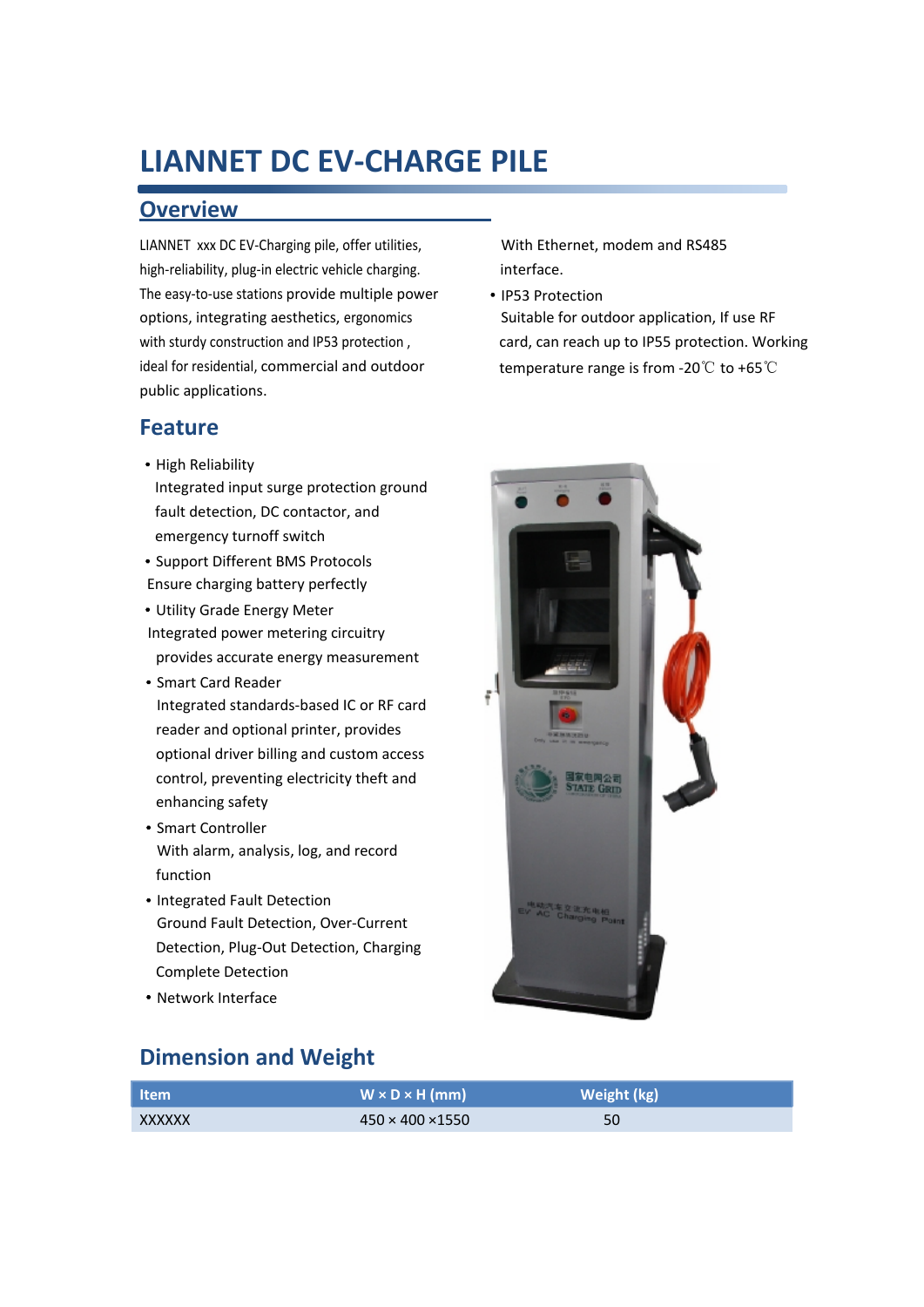| <b>Electrical Input</b>                                                                          |
|--------------------------------------------------------------------------------------------------|
| Input Power<br>100KW                                                                             |
| <b>400V DC</b><br>Input Voltage                                                                  |
| <b>Input Current</b><br>250A                                                                     |
| Input Power Connections Positive, Negative, PE                                                   |
| Standby power<br>5W                                                                              |
| <b>Electrical Output</b>                                                                         |
| <b>Output Charging Power</b><br>100KW                                                            |
| Output Voltage<br>400V DC                                                                        |
| <b>Output Current</b><br>250A                                                                    |
| Output Charging Connector IEC6219-1                                                              |
| <b>Operation Rating</b>                                                                          |
| Operation Temperature $-20^{\circ}$ C to +65 $^{\circ}$ C                                        |
| Storage Temperature -40°C to +75°C                                                               |
| <b>Operating Humidity</b><br>0 to 95%                                                            |
| <b>Operating Altitude</b><br>4000m                                                               |
| <b>Functional Interface</b>                                                                      |
| Card Reader<br>ISO15693, 14443, IC Card (Standard), RF(option)                                   |
| Optional<br>Printer                                                                              |
| <b>BMS</b><br>Support CAN interface BMS                                                          |
| According to GB/T50063-2008, DL/T5137-2008, support setting fee rates<br>Power management        |
| <b>Remote Monitoring</b><br>Ethernet, RS485, Dry contact, Modem                                  |
| <b>Emergency Turnoff</b><br>Support isolating EV from DC power supplier                          |
| With operation charge, and alarm indication light<br><b>Indication Light</b>                     |
| Safety                                                                                           |
| Safety Compliance<br>EN61851-1-2001; EN61851-21-2001; EN61851-22-2001;                           |
| Combine with Back DC System, measure and alarm the insulation fault<br><b>Insulation Measure</b> |
| and do the protection (optional)                                                                 |
| <b>EMC Compliance</b><br>FCC part 15 Class A                                                     |
| IC card reader: IP53, RF reader: IP55<br>ΙP                                                      |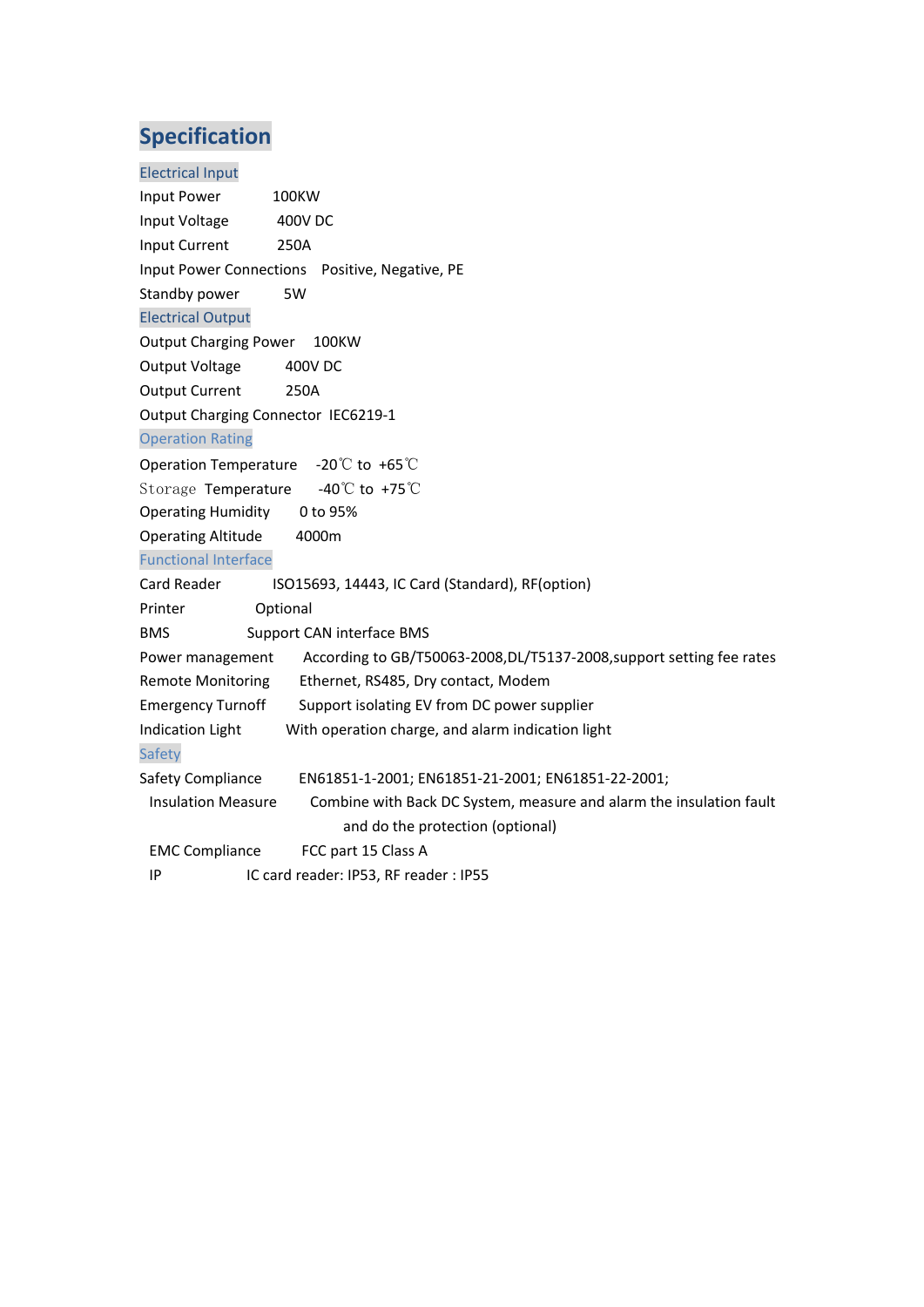## **LIANNET AC EV-CHARGE PILE**

#### **Overview**

LIANNET xxx AC EV-Charging pile, offer utilities, high-reliability, plug-in electric vehicle charging. The easy-to-use stations provide multiple power options, integrating aesthetics, ergonomics with sturdy construction and IP53 protection, ideal for residential, commercial and outdoor public applications.

#### **Feature**

- **·**High Reliability Integrated input surge protection ground fault detection, AC contactor, and emergency turnoff switch
- **·**Support Different BMS Protocols Ensure charging battery perfectly
- **·**Utility Grade Energy Meter Integrated power metering circuitry provides accurate energy measurement
- **·**Smart Card Reader Integrated standards-based IC or RF card reader and optional printer, provides optional driver billing and custom access control, preventing electricity theft and enhancing safety
- **·**Smart Controller With alarm, analysis, log, and record function
- **·**Integrated Fault Detection Ground Fault Detection, Over-Current Detection, Plug-Out Detection, Charging Complete Detection
- **·**Network Interface

### **Dimension and Weight**

**Item W × D × H (mm) Weight (kg)**  $\overline{X}$ XXXXXX 450 × 450 × 400 × 1550 50

With Ethernet, modem and RS485 interface.

**·**IP53 Protection Suitable for outdoor application, If use RF card, can reach up to IP55 protection. Working temperature range is from -20℃ to +65℃

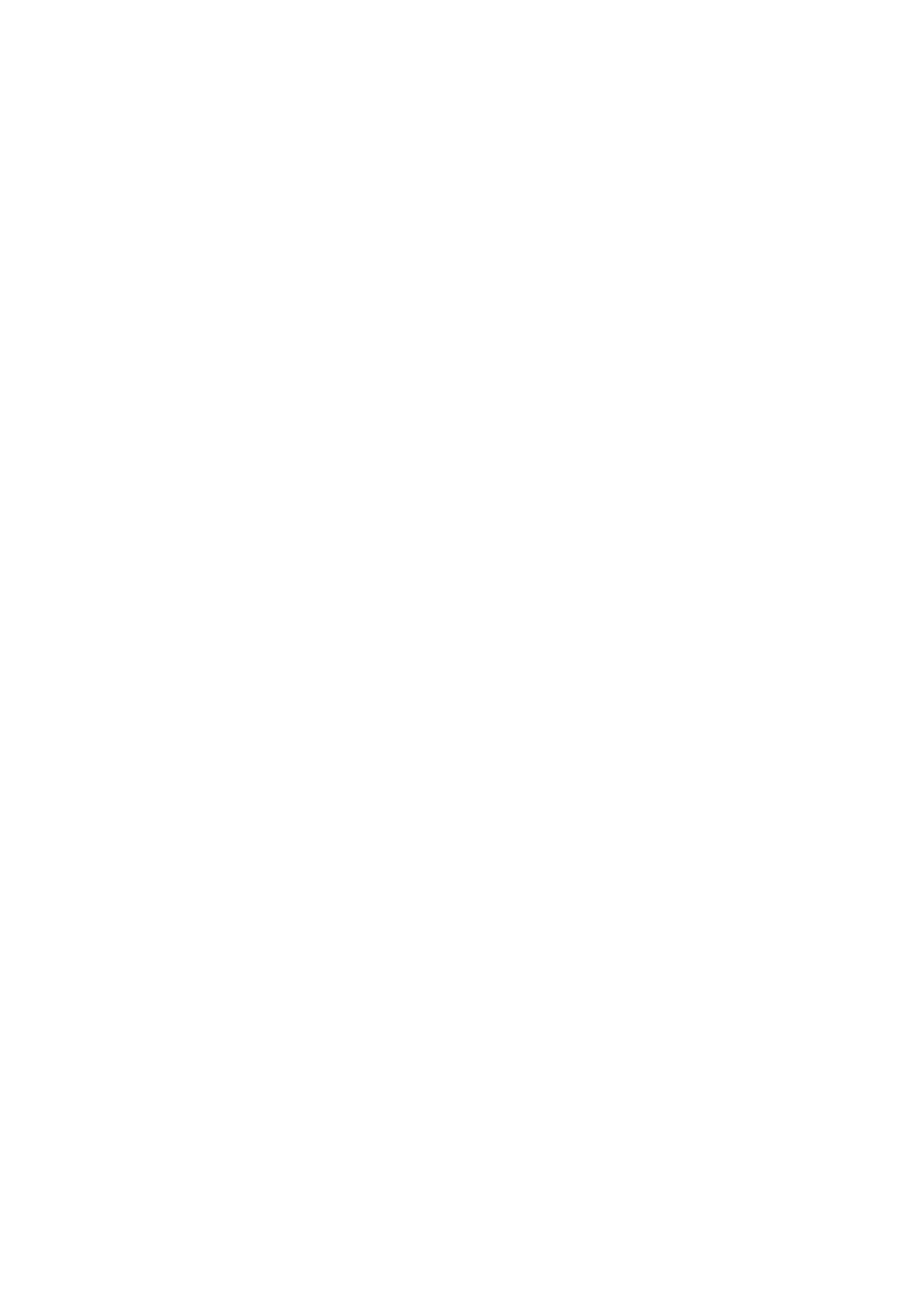| <b>Electrical Input</b>                                                             |
|-------------------------------------------------------------------------------------|
| Input Power<br>6KW                                                                  |
| Input Voltage<br>220V AC, Single phase                                              |
| Input Current<br>32A                                                                |
| Input Power Connections<br>L+NP+E                                                   |
| Standby power<br>5W                                                                 |
| <b>Electrical Output</b>                                                            |
| <b>Output Charging Power</b><br>6KW                                                 |
| Output Voltage<br>220V AC, Single phase                                             |
| <b>Output Current</b><br>32A                                                        |
| Output Charging Connector IEC6219-1                                                 |
| <b>Operation Rating</b>                                                             |
| Operation Temperature -20℃ to +65℃                                                  |
| -40°C to +75°C<br>Storage Temperature                                               |
| 0 to 95%<br><b>Operating Humidity</b>                                               |
| <b>Operating Altitude</b><br>4000m                                                  |
| <b>Functional Interface</b>                                                         |
| Card Reader<br>ISO15693, 14443, IC Card (Standard), RF(option)                      |
| Printer<br>Optional                                                                 |
| Ground fault detection<br>5 mA CCID with auto retry (15 minute delay, 3 tries)      |
| According to GB/T50063-2008, DL/T5137-2008, support setting fee<br>Power management |
| rates                                                                               |
| <b>Remote Monitoring</b><br>Ethernet, RS485, Dry contact, Modem                     |
| Support isolating EV from DC power supplier<br><b>Emergency Turnoff</b>             |
| <b>Indication Light</b><br>With operation charge, and alarm indication light        |
| <b>Safety and Operation ratings</b>                                                 |
| Safety Compliance<br>EN61851-1-2001; EN61851-21-2001; EN61851-22-2001;              |
| <b>Surge Protection</b><br>Class C level surge protection                           |
| <b>EMC Compliance</b><br>FCC part 15 Class A                                        |
| IC card reader: IP53, RF reader: IP55<br>IP                                         |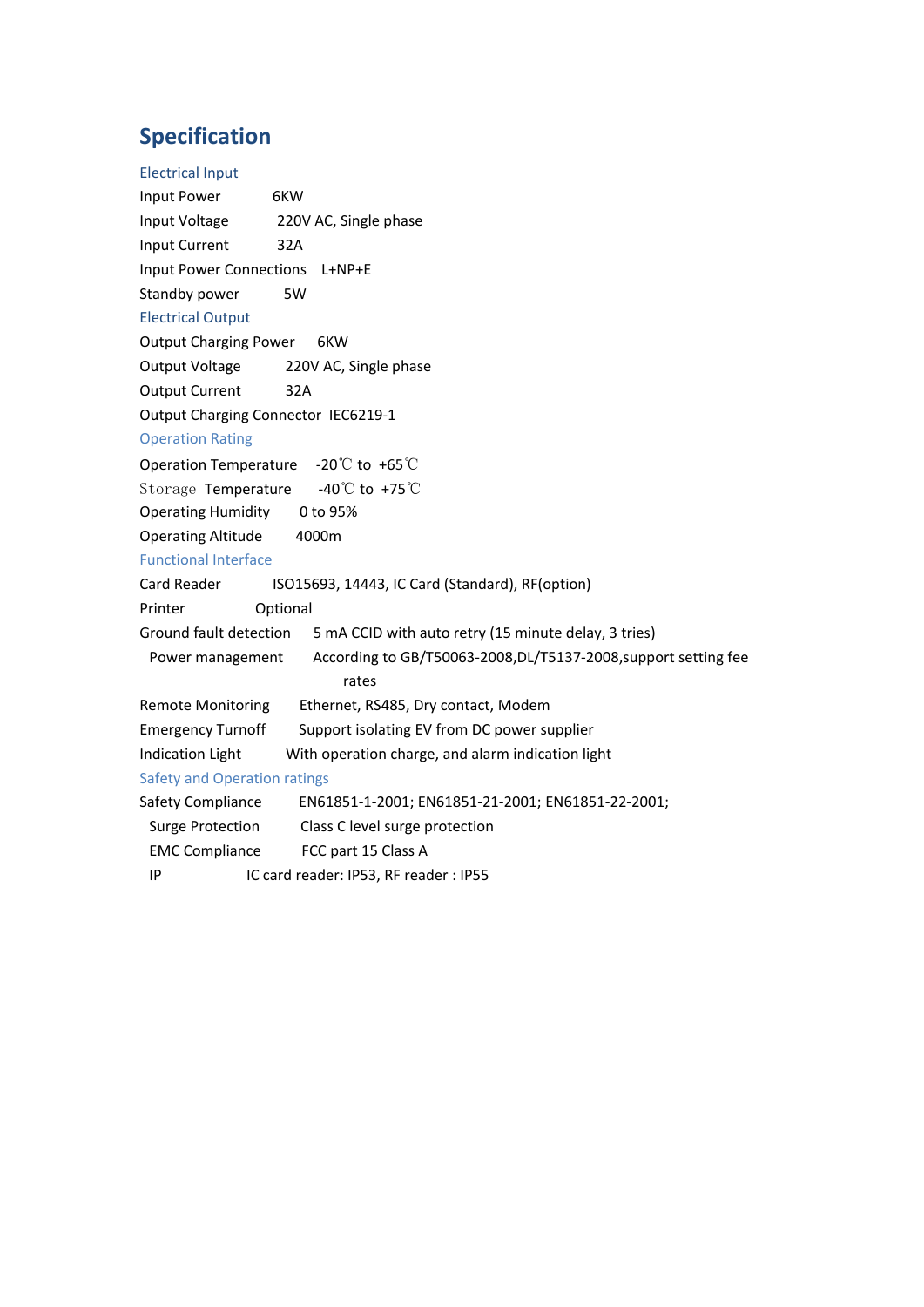### **LIANNET Fe-Li BATTERY MODULE**

#### **Overview**

Liannet XXX standard backup battery is based on Fe-Li of BYD .It has been designed to provide power back-up for telecom equipment. It has excellent safety, high energy density, long lifetime, very nice temperature performance. It is green power newly of excellent safety and high reliability, which to use for large basic station、 outdoor cupboard and wind-solar hybrid system.XXX battery has been developed and qualified to suit the demanding requirements of performance and operational reliability of our customers. Cell manufacturing is carried out on established industrial production lines.

#### **Feature**

- ·ETSI 19 inches 3U rack-mount design
- ·Installation on standard telecom equipment racks
- ·According with ETSI standard,3U rackmount design
- ·Support parallel connection for using with monitor
- ·Lifetime more than 10 year at +25℃
- ·Build-in battery control for efficient operation
- ·Comprehensive communication (CAN bus)
- ·Compatible with standard telecom equipment
- ·ROHs compliance
- ·More cabinet for value generating equipment
- ·Less weight for pole mounted sites
- ·No active cooling system required
- ·Simplified power system (no BFU required)
- ·High operation reliability
- ·Long lifetime
- ·Optimal management
- ·Battery management system function

 Cell voltage detect Current detect at charging and discharging Hardware protection Discharge control Charge control Balance control Temperature detect Communication Operating state display of system (LED) PACK voltage detect Fault alarm

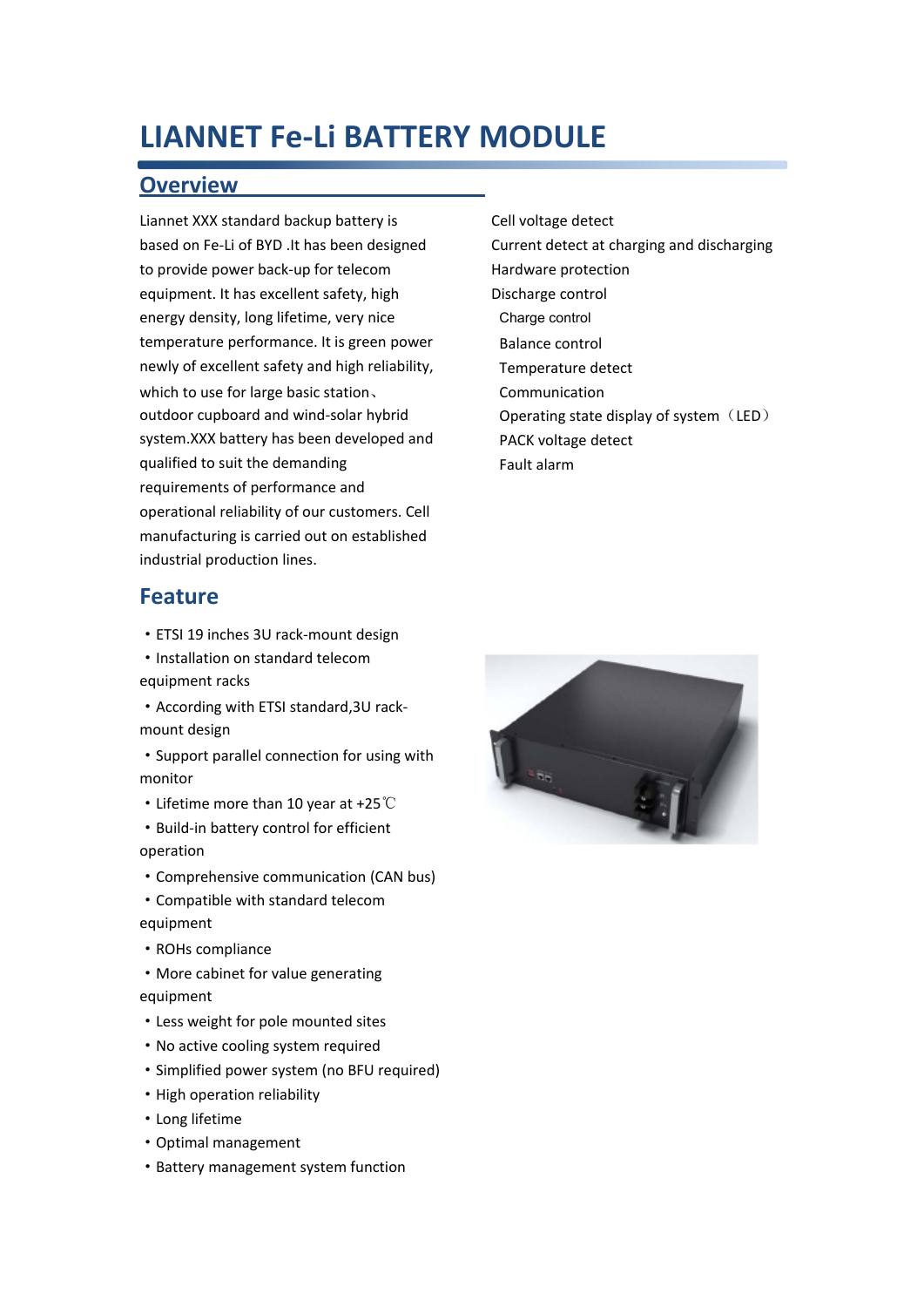| Nominal characteristic            |                  |                                                                     |
|-----------------------------------|------------------|---------------------------------------------------------------------|
| Nominal voltage (V)               | 48V DC           |                                                                     |
| Capacity (C/5) (Ah)               | 50Ah             |                                                                     |
| Energy( $C/5$ ) (W)               | 2400Wh           |                                                                     |
| Mechanical characteristic         |                  |                                                                     |
| Width (mm)                        | 438 (19")        |                                                                     |
| Height (mm)                       | 130 (3U)         |                                                                     |
| Depth (mm)                        | 490              |                                                                     |
| Weight (kg)                       | 40               |                                                                     |
| <b>Electric characteristic</b>    |                  |                                                                     |
| Voltage window (V)                | $40^{\circ}65.5$ |                                                                     |
| Charge voltage (V)                | 56.5             |                                                                     |
| Charge method                     | No limit current |                                                                     |
| Max. output power(W)              | 2400             |                                                                     |
| Recharge time (h)                 |                  | 10A*6hr (standard)                                                  |
| Loads at the various back up time |                  |                                                                     |
| 30min* (W)                        | 4500             |                                                                     |
| $1h^*(W)$                         | 2500             |                                                                     |
| $2h*$ (W)                         | 1250             |                                                                     |
| 4h* (W)                           | 675              |                                                                     |
| <b>Operation conditions</b>       |                  |                                                                     |
| Lifetime +25 °C                   |                  | $>10$ years                                                         |
|                                   |                  | Cycle life(100%DOD,+25°C, 80% Capacity left >1000 (2400W discharge) |
| Operation temperature             |                  | $-20^{\circ}$ C $+60^{\circ}$ C                                     |
| Transport regulation compliance   |                  | <b>UN3090</b>                                                       |
| Storage temperature and duration  |                  | 12 months +25°C, 6moths +35°C, 3months +45°C                        |
| <b>EMC standard compliance</b>    |                  | EN61000 chapter 4.2.4.3.4.5.4.6/EN55022                             |
| Safety standard compliance        |                  | UL1642/UL2054/CE/GR1089/GR63                                        |
| Protection class                  | <b>IP20</b>      |                                                                     |